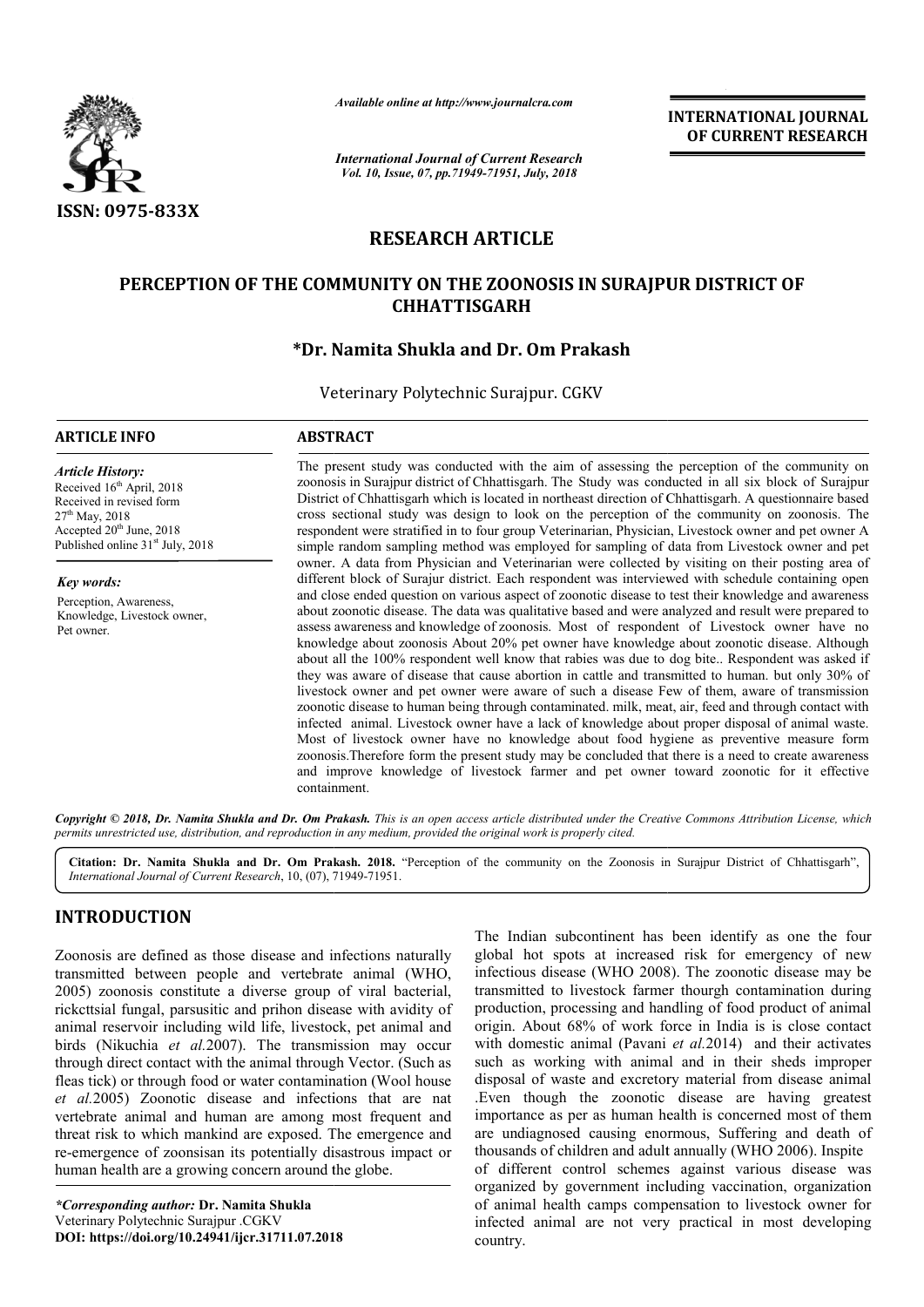## **MATERIALS AND METHODS**

The study was conducted on all the block of surapur district (Chhattisgarh) and its surrounding villages. The target population consists of livestock owner, pet owner, different veterinarian and paravet, physician and health worker. The main objective of this survey was to assess awareness about the zoonotic disease in the targeted population data was collected by questionnaire and interview by schedule method was employed to look on the perception of the public on zoonotic disease. A sample random sampling method was employed to select the respondents Evaluation method including a well designed interview and questionnaire. A semi stranded questionnaire supplemented with interview through schedule was administered to 200 livestock owner 20 pet owner.15 veterinarian and 120 paravet. 50 Physician and 80 health worker of veterinary and health department of state government. A semi structred questionnaire which cover awareness knowledge and preventive measure of zoonotic disease Local language hindi was used for administration of questionnaire on livestock owner and pet owner and for veterinarian and physician. Hindi- English mix language was used. The questionnaire covered question consists of information about zoonotic nature of some infectious disease, their importance ,way of spread,, major clinical sign in animal and human , importance of hygiene in food borne zoonosis knowledge of proper disposal of waste material they was also asked whether they get infected form zoonotic disease in life.

**Data collection and analysis:** Data was collected by using questionnaire and interview to evaluate the percentage of awareness about the zoonotic disease among respondents. The link among human animal population and the surrounding environment is very close in many developing countries where animal provide transportation draught power fuel clothing and source of protein in the form of milk meat and egg. In the absence of proper care this likage can lead to a serious risk to public health with huge economic consequences (WHO 2010) studying the perception of the community on the risk factor, orute , transmission, mode of spread, preventive measures food hygiene of zoonotic disease is a crucial step toward the development and implementation of appropriate disease control strategies.

### **RESULTS**

As per study carried out about the awareness of zoonotic disease among different member of communities and result present in table-1 indicates that knowledge regarding the zoonotic disease was very low .During interview as part of study with livestock owner and pet owner most of responded have never heard the word zoonosis iand they were unaware about the fact of transmission of zoonois between animal and human.. In study it was observed that 100% veterinarian and 50% paravet have knowledge about zoonosis. About 60% physician and 50% health profession have aware of zoonotic importance of some infection disease. The different is overall awareness between two group that livestock pet owner and vetmedico practioner may be due to education level.

#### **Knowledge and awareness about the common zoonotic disease**

**Rabies:** About 100% respondent aware about zoonotic nature of rabies.

They all well known as that rabies was transmitted by dogbites. The awareness level of respondent about rabies indicate that its transmission through dog bite was well known fact.

**Bovine Tuberculosis:** About only 30% respondent known a that tuberculosis can be transmitted from cattle to human. The Awareness of respondent about zoonotic importance of tuberculosis is very low.

**Anthrax:** Anthrax was known as zoonotic disease transmitted to human from animal. About 70% respondent were aware of these fact.

**Brucellosis:** Brucellosis is another common disease of dairy animal, which is zoonotic in nature and can cause economic loss and health hazard to human. However only 30% livestock owner were aware about zoonotic nature of brucellosis. They well known as abortion at 3rd trimester was due to brucellosis

**Avian Influenza:** Almost all of the respondent well known about avian influenza. They were of aware of zoonotic nature of avian influenza they well known that disease was transmitted by poultry.

**Swine Influenza:** About 80% of respondent well known about swine influenza.

**Food borne Zoonosis:** About 70% of respondent aware about food borne zoonosis that is many disease is transmitted by animal product through consuuuption of milk ,meat ,blood as primary route for transmission of disease from . animal to humam.

#### **Table 1. Percentage of Respondents having awareness about zoonosis**

| S.No. | <b>Respondent Category</b> | Number<br>asked | $%$ having<br>awareness |
|-------|----------------------------|-----------------|-------------------------|
|       |                            |                 |                         |
|       | Livestock owner            | 200             |                         |
| 2     | Pet owner                  | 20              | 20                      |
| 3     | Veterinarian               | 15              | 100                     |
| 4     | Paravet                    | 120             | 50                      |
|       | Physician                  | 50              | 60                      |
|       | <b>Health Care</b>         | 80              | 50                      |

### **DISCUSSION**

In current study about 100% respondent including livestock owner pet owner, physician, and veterinarian have high level of knowledge about rabies they well known that rabies ware transmitted to human by biting of dog similar finding was observed by T. Dawit 2013 i.c. 97.3% when that responded was asked about their disease transmitted to human through different species of animal like dog cattle. Sheep, goat, pig, and poultry all the respondent know that rabies was disease transmitted by dog and about 70% livestock owner pet owner aware of disease bird flu by poultry and about 80% respondent known that swine flu by pig. All the respondent from veterinary department were revealed that brucella is the disease that are transmitted form aborted cattle of the total respondent only 30% respondent were aware of zoonotic nature of brucella. Their is different in awareness about zoonotic nature of tuberculosis in different study group. All the employer of veterinarian department and 75% employer of medical department have high level awareness about zoonotic nature of tuberculosis where as in livestock owner and pet owner have only 30% respondent have awareness about zoonotic nature of